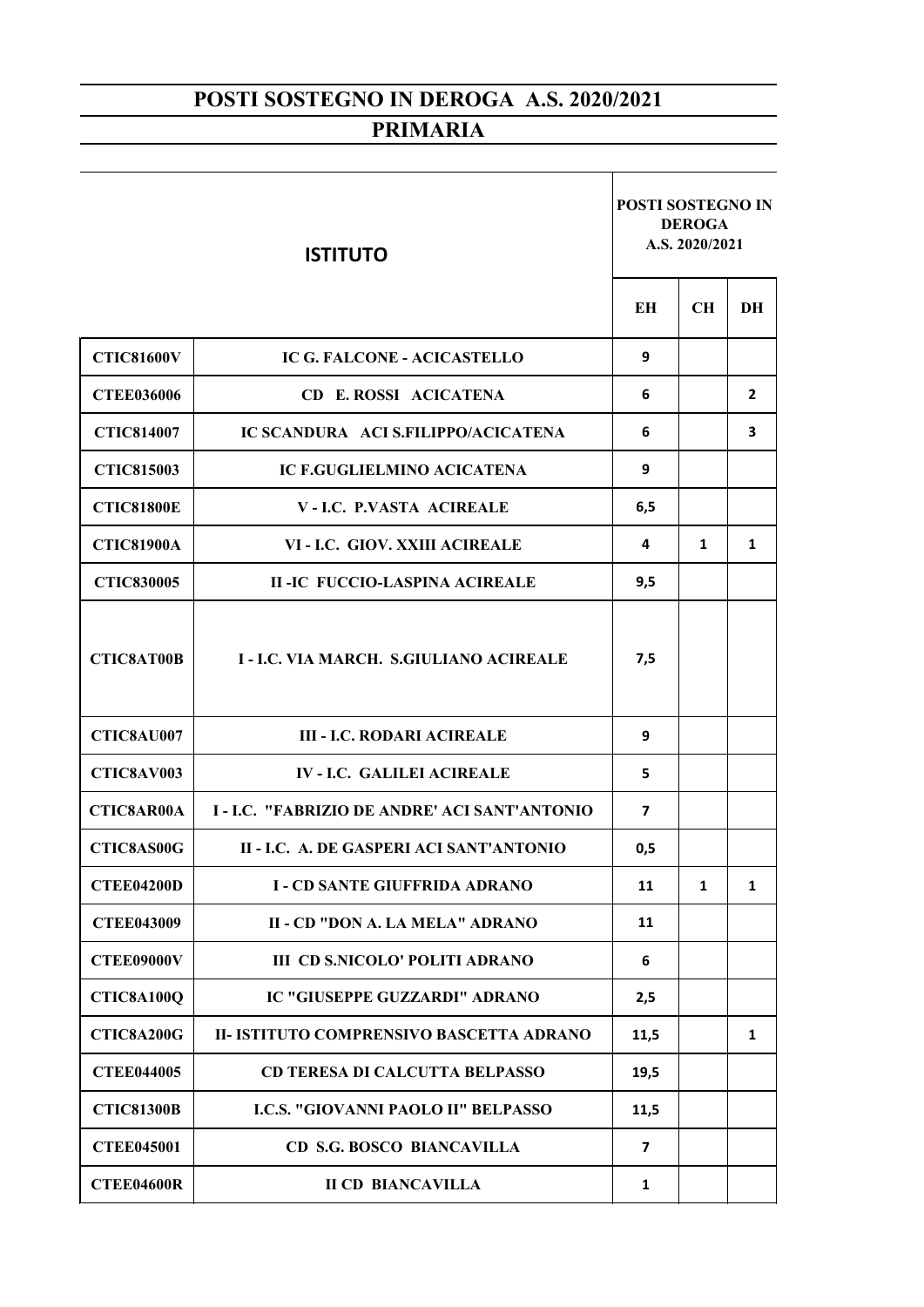| <b>ISTITUTO</b>   |                                           | <b>POSTI SOSTEGNO IN</b><br><b>DEROGA</b><br>A.S. 2020/2021 |              |              |
|-------------------|-------------------------------------------|-------------------------------------------------------------|--------------|--------------|
|                   |                                           | EН                                                          | <b>CH</b>    | DH           |
| <b>CTIC82000E</b> | <b>IC A. BRUNO - BIANCAVILLA</b>          | 5                                                           |              |              |
| <b>CTEE04700L</b> | <b>CD NICOLA SPEDALIERI BRONTE</b>        | 7,5                                                         |              |              |
| <b>CTEE04800C</b> | <b>II CD MAZZINI BRONTE</b>               | 3                                                           |              | 1            |
| <b>CTIC82100A</b> | <b>IC G.MACHERIONE -CALATABIANO</b>       | 5                                                           |              |              |
| <b>CTIC822006</b> | I.C. "G. ARCOLEO-DA FELTRE" - CALTAGIRONE | 10                                                          |              | 1            |
| <b>CTIC823002</b> | IC P. GOBETTI - CALTAGIRONE               | 5,5                                                         |              |              |
| <b>CTIC82500N</b> | <b>IC A. NARBONE - CALTAGIRONE</b>        | 20,5                                                        | 2,5          | $\mathbf{2}$ |
| <b>CTIC8AX00P</b> | <b>I.C. MONTESSORI CALTAGIRONE</b>        | 11                                                          |              |              |
| <b>CTIC80300R</b> | IC L.DA VINCI-CASTEL DI IUDICA            | 10                                                          |              |              |
| <b>CTEE008002</b> | <b>CD DE AMICIS CATANIA</b>               | 12,5                                                        |              |              |
| CTIC8A900A        | <b>IC PIZZIGONI-CARDUCCI CATANIA</b>      | 10,5                                                        |              |              |
| <b>CTEE01700R</b> | <b>CD M.RAPISARDI CATANIA</b>             | 11,5                                                        |              |              |
| <b>CTEE022008</b> | <b>CD G. VERGA CATANIA</b>                | 14,5                                                        |              |              |
| <b>CTEE028007</b> | <b>CONVITTO NAZ. CUTELLI CATANIA</b>      | 1                                                           |              |              |
| <b>CTIC86200L</b> | <b>IO PESTALOZZI CATANIA</b>              | 9                                                           |              | 0,5          |
| <b>CTIC86300C</b> | IC CAMPANELLA-STURZO CATANIA              | 29                                                          |              |              |
| <b>CTIC864008</b> | IC DUSMET - DORIA CATANIA                 | 14,5                                                        |              |              |
| <b>CTIC86700Q</b> | <b>I.C. FONTANAROSSA CATANIA</b>          | 20                                                          |              | 1            |
| <b>CTIC87500P</b> | IC FRANCESCO PETRARCA - CATANIA           | 17,5                                                        |              | 0,5          |
| <b>CTIC880006</b> | <b>IC FELTRE - CATANIA</b>                | 17                                                          |              |              |
| <b>CTIC881002</b> | <b>IO MUSCO CATANIA</b>                   | 14                                                          | $\mathbf{1}$ | 1            |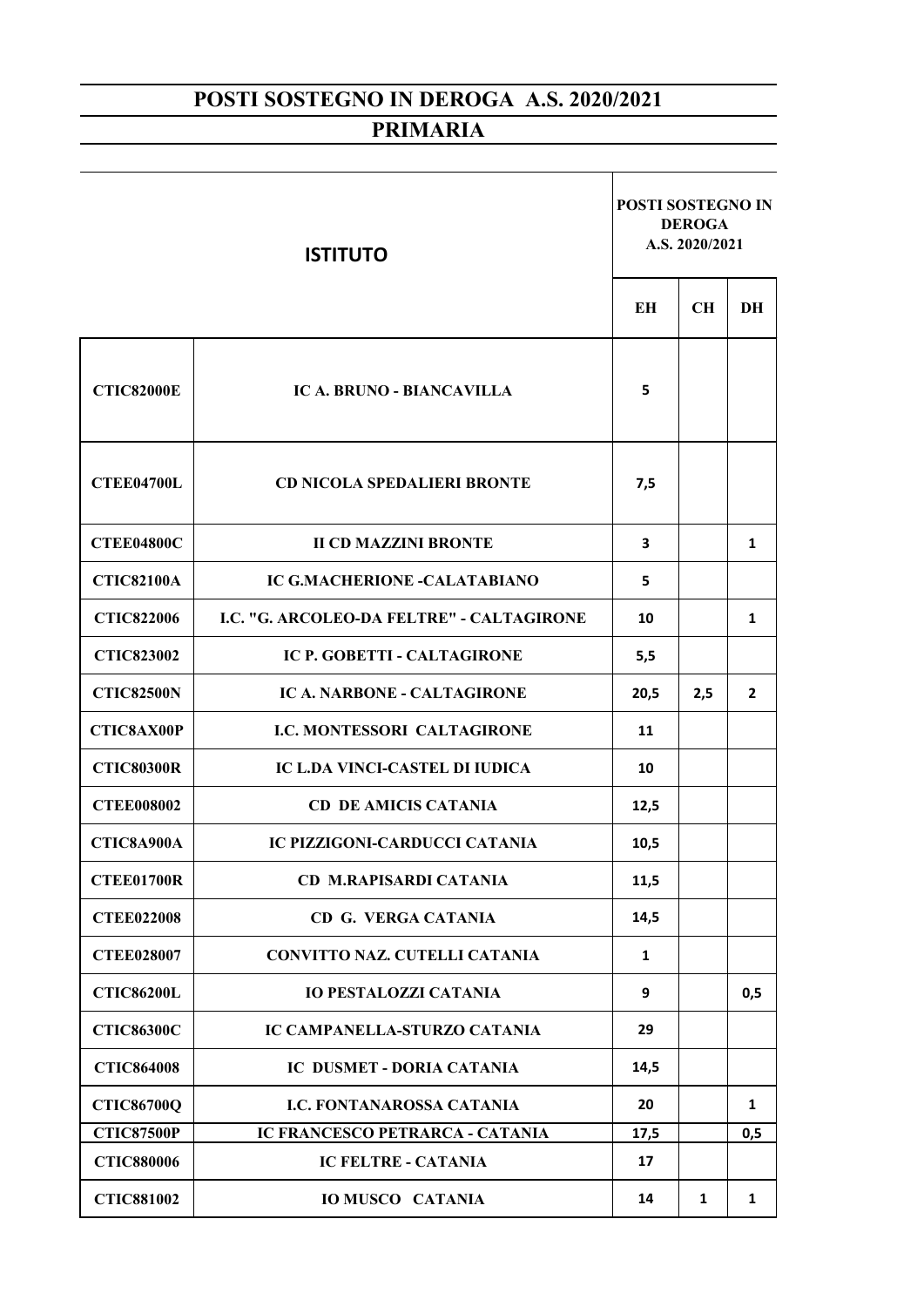| <b>ISTITUTO</b>   |                                         | <b>POSTI SOSTEGNO IN</b><br><b>DEROGA</b><br>A.S. 2020/2021 |              |     |  |
|-------------------|-----------------------------------------|-------------------------------------------------------------|--------------|-----|--|
|                   |                                         | <b>EH</b>                                                   | <b>CH</b>    | DH  |  |
| <b>CTIC885009</b> | <b>IC G.PARINI - CATANIA</b>            | $\overline{7}$                                              | $\mathbf{1}$ |     |  |
| <b>CTIC886005</b> | <b>IC V.BRANCATI - CATANIA</b>          | 21                                                          |              |     |  |
| <b>CTIC887001</b> | <b>IC F. DE ROBERTO - CATANIA</b>       | 10,5                                                        | $\mathbf{1}$ |     |  |
| <b>CTIC89200C</b> | <b>IC XX SETTEMBRE CATANIA</b>          | 8,5                                                         |              | 1   |  |
| <b>CTIC894004</b> | <b>IC MALERBA CATANIA</b>               | 13                                                          |              | 0,5 |  |
| <b>CTIC89600Q</b> | <b>IC COPPOLA CATANIA</b>               | 25                                                          |              |     |  |
| <b>CTIC89700G</b> | <b>IC "ITALO CALVINO" CATANIA</b>       | 5                                                           |              | 1   |  |
| <b>CTIC89800B</b> | I.C. DIAZ - MANZONI CATANIA             | $\overline{7}$                                              |              | 1   |  |
| <b>CTIC899007</b> | <b>IC SAN GIORGIO - CATANIA</b>         | 16,5                                                        |              |     |  |
| CTIC8A600V        | <b>IC GIUFFRIDA CATANIA</b>             | 12                                                          |              |     |  |
| CTIC8A700P        | <b>C.B.CAVOUR - CATANIA</b>             | 11,5                                                        |              |     |  |
| CTIC8A800E        | I.C. SAURO - GIOVANNI XXIII CATANIA     | 6,5                                                         |              |     |  |
| <b>CTIC8AB00G</b> | <b>IC CESARE BATTISTI CATANIA</b>       | 6,5                                                         |              |     |  |
| CTIC8AC00B        | IC "G. DELEDDA" CATANIA                 | 7,5                                                         |              |     |  |
| CTIC8AD007        | <b>IC S.G. BOSCO CATANIA</b>            | 32,5                                                        |              |     |  |
| CTIC8AE003        | <b>IC TEMPESTA CATANIA</b>              | 7,5                                                         |              |     |  |
| CTIC8AF00V        | IC M. MONTESSORI - P.MASCAGNI CATANIA   | 5,5                                                         | 1            | 1   |  |
| CTIC8AG00P        | I.C. P.S. DI GUARDO - QUASIMODO CATANIA | 14                                                          |              |     |  |
| CTIC8AH00E        | VESPUCCI - CAPUANA-PIRANDELLO CATANIA   | 14                                                          |              |     |  |
| <b>CTIC82600D</b> | <b>I.C. VERGA FIUMEFREDDO</b>           | 10                                                          |              |     |  |
| CTIC8A000X        | <b>III-STITUTO COMPRENSIVO GIARRE</b>   | 4                                                           |              |     |  |
| <b>CTIC8AY00E</b> | <b>I.C."GIUSEPPE RUSSO" GIARRE</b>      | 3                                                           |              |     |  |
| CTIC8AZ00A        | II IST. COMPRENSIVO "S.G.BOSCO GIARRE   | 8,5                                                         |              | 1   |  |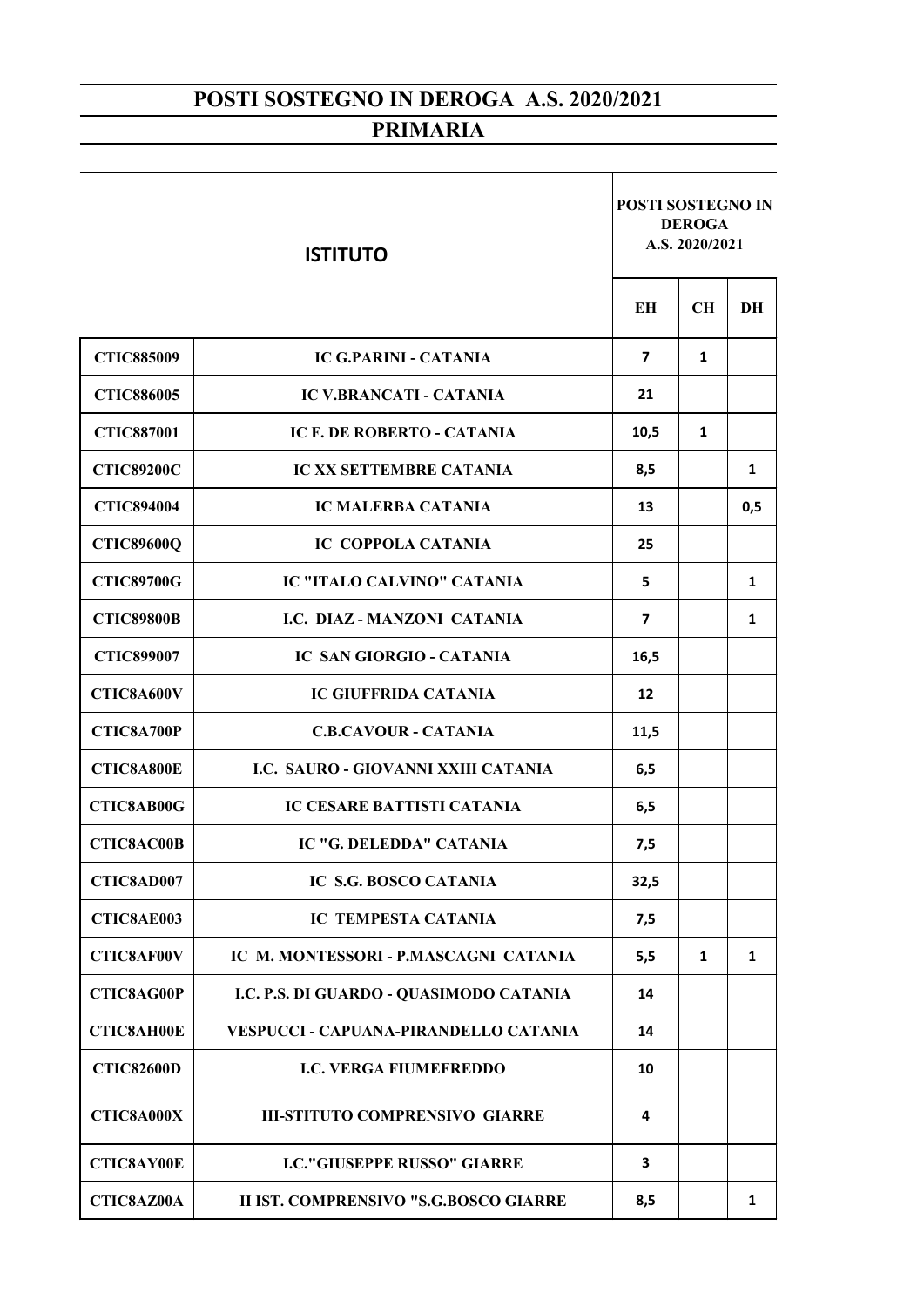| <b>ISTITUTO</b>   |                                            | <b>POSTI SOSTEGNO IN</b><br><b>DEROGA</b><br>A.S. 2020/2021 |                |     |
|-------------------|--------------------------------------------|-------------------------------------------------------------|----------------|-----|
|                   |                                            | <b>EH</b>                                                   | <b>CH</b>      | DH  |
| CTIC8AJ00Q        | <b>G.GALILEI - G.MAZZINI GRAMMICHELE</b>   | 25,5                                                        |                |     |
| <b>CTIC8BA00A</b> | IC GIOVANNI PAOLO II GRAVINA DI CATANIA    | 8                                                           |                |     |
| <b>CTIC828005</b> | IC G. TOMASI DI LAMPEDUSA GRAVINA DI CT    | 9,5                                                         |                |     |
| <b>CTIC8A4007</b> | LC. "G.RODARI-G.NOSENGO" GRAVINA DI CT     | 7,5                                                         |                |     |
| <b>CTIC83200R</b> | <b>IC SANTO CALI' LINGUAGLOSSA</b>         | 0,5                                                         |                | 1   |
| <b>CTIC81200G</b> | IC "G. GALILEI" MALETTO                    | $\overline{2}$                                              |                |     |
| <b>CTIC8AK00G</b> | I.C. MASCALI                               | 5                                                           |                |     |
| <b>CTEE06100V</b> | C.D. "G.FAVA" MASCALUCIA                   | 15                                                          | 1              |     |
| <b>CTIC83400C</b> | IC FEDERICO II DI SVEVIA MASCALUCIA        | 7,5                                                         |                | 1   |
| CTIC8A300B        | IC LEONARDO DA VINCI-MASCALUCIA            | 12,5                                                        | 1              |     |
| <b>CTIC835008</b> | IC "P.CARRERA" - MILITELLO V.              | $\overline{\mathbf{z}}$                                     |                |     |
| <b>CTIC81100Q</b> | IC L. CAPUANA MINEO                        | 8                                                           |                |     |
| <b>CTIC80900Q</b> | I.C. E. DE AMICIS MIRABELLA                | 16,5                                                        |                |     |
| <b>CTIC836004</b> | <b>IC L.DA VINCI - MISTERBIANCO</b>        | 5,5                                                         |                | 1,5 |
| <b>CTIC88200T</b> | <b>I.C. PITAGORA MISTERBIANCO</b>          | $\overline{\mathbf{z}}$                                     | 0,5            |     |
| <b>CTIC88300N</b> | IC DON L. MILANI MISTERBIANCO              | 11                                                          |                |     |
| <b>CTIC88800R</b> | <b>I.C. LEONARDO SCIASCIA MISTERBIANCO</b> | 7,5                                                         | 0,5            |     |
| <b>CTIC88900L</b> | IC P. PIO DA PIETRALCINA MISTERBIANCO      | 11                                                          |                | 1   |
| <b>CTIC89000R</b> | <b>IC GABELLI MISTERBIANCO</b>             | 9,5                                                         |                |     |
| <b>CTIC83700X</b> | <b>I.C. MOTTA SANT'ANASTASIA</b>           | 10                                                          | $\overline{2}$ |     |
| <b>CTIC83900G</b> | <b>IC C.DUSMET - NICOLOSI</b>              | 0                                                           |                |     |
| <b>CTIC84100G</b> | <b>IC G. PONTE - PALAGONIA</b>             | 16,5                                                        |                |     |
| <b>CTIC8A5003</b> | <b>IC GIOVANNI BLANDINI PALAGONIA</b>      | 23,5                                                        |                |     |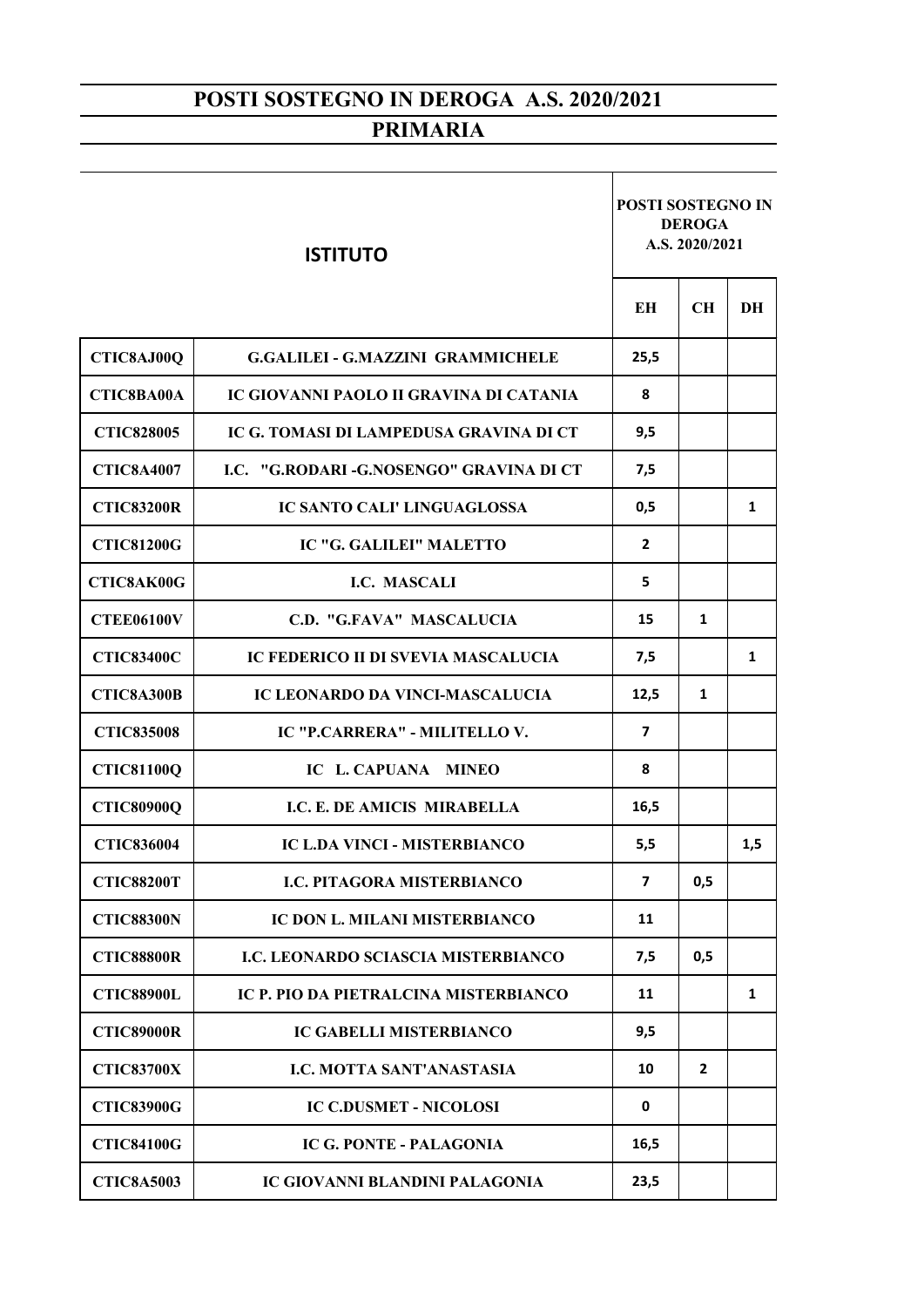| <b>ISTITUTO</b>   |                                          | <b>POSTI SOSTEGNO IN</b><br><b>DEROGA</b><br>A.S. 2020/2021 |           |                |
|-------------------|------------------------------------------|-------------------------------------------------------------|-----------|----------------|
|                   |                                          | EН                                                          | <b>CH</b> | DH             |
| <b>CTEE06700T</b> | C.D. "G. LOMBARDO RADICE" PATERNO'       | 13                                                          |           | 1              |
| <b>CTEE06800N</b> | <b>II CD GIOVANNI XXIII -PATERNO'</b>    | 8,5                                                         |           |                |
| <b>CTEE06900D</b> | <b>CD III PATERNO'</b>                   | 15                                                          |           |                |
| <b>CTIC84200B</b> | <b>G. MARCONI - PATERNO'</b><br>IC -     | 11,5                                                        |           |                |
| <b>CTIC84500V</b> | IC DON MILANI PATERNO'                   | 8                                                           |           |                |
| <b>CTIC893008</b> | <b>IC NICOLOSI- PATERNO'</b>             | 4,5                                                         |           |                |
| <b>CTIC83800Q</b> | <b>IC S. CASELLA PEDARA</b>              | 2,5                                                         |           |                |
| <b>CTIC89100L</b> | <b>I. C. DE CRUYLLAS - RAMACCA</b>       | 13                                                          |           |                |
| <b>CTEE073005</b> | <b>CD DON MILANI RANDAZZO</b>            | 1                                                           |           | 0,5            |
| <b>CTIC84700E</b> | <b>IC E. DE AMICIS - RANDAZZO</b>        | 3                                                           |           |                |
| <b>CTIC8AL00B</b> | <b>I.C. GIOVANNI VERGA RIPOSTO</b>       | 10,5                                                        |           |                |
| <b>CTIC84800A</b> | <b>IC DALLA CHIESA-S.G.LA PUNTA</b>      | 2,5                                                         |           |                |
| CTIC8AM007        | I.C. " G.FALCONE" S.G.LA PUNTA           | 5                                                           |           |                |
| <b>CTIC852002</b> | IC D. SAVIO - S. GREGORIO                | 1                                                           |           | 1              |
| <b>CTIC86100R</b> | IC M.PURRELLO - S.GREGORIO               | $\overline{\phantom{a}}$                                    |           |                |
| <b>CTIC85300T</b> | I.C. VITTORINI-CAMPOROTONDO-S.P.CLARENZA | 11                                                          |           | $\overline{2}$ |
| <b>CTEE087003</b> | <b>CD S. AGATA LI BATTIATI</b>           | 3                                                           |           | 1              |
| <b>CTIC85000A</b> | <b>IC DON BOSCO - S.M.LICODIA</b>        | 5                                                           |           |                |
| <b>CTIC8AQ00E</b> | <b>I.C. S.VENERINA</b>                   | 5,5                                                         |           |                |
| CTIC8AN003        | <b>I.C.S. " G. VERGA" SCORDIA</b>        | 22,5                                                        | 1         |                |
| <b>CTIC8AP00P</b> | <b>I.C. "SALVO BASSO" SCORDIA</b>        | 4                                                           |           |                |
| <b>CTIC857005</b> | <b>I.C."ERCOLE PATTI" TRECASTAGNI</b>    | 2,5                                                         |           |                |
| <b>CTEE081004</b> | <b>CD T.DI CALCUTTA-TREMESTIERI</b>      | 18,5                                                        |           | 1              |